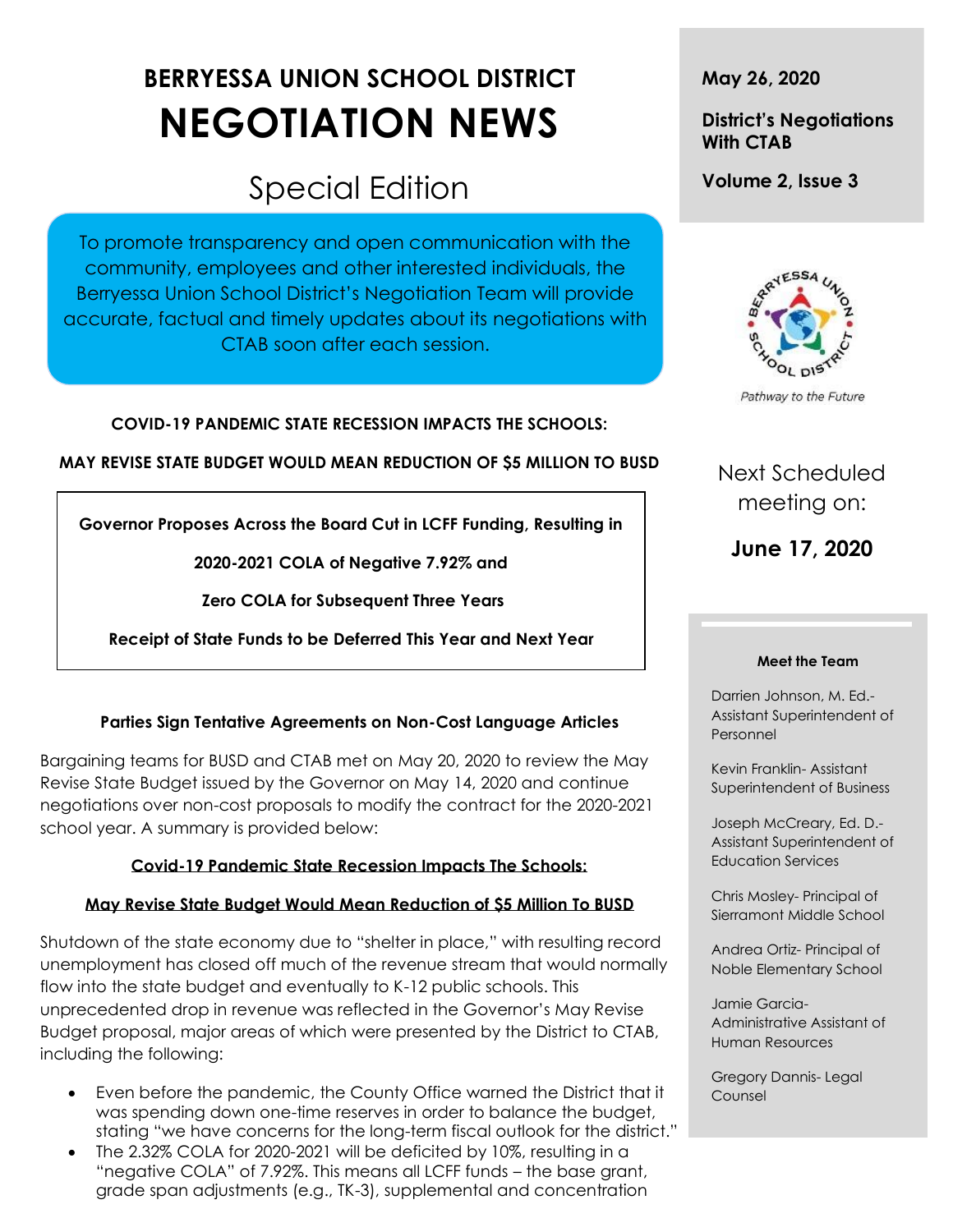grants would be reduced by 7.92% (the District no longer qualifies for concentration grants).

- The above cut would result in BUSD receiving about \$5 million less in LCFF funding in 2020-2021 compared to this year.
- Receipt of state funds would also be deferred this year and next year. This means the District would not receive June 2020 state funding until July 2020; this is proposed to happen three more times next school year.
- These "deferrals" will place BUSD and many districts at risk of not having enough "cash on hand" to meet expenses in a timely manner unless loans can be arranged.
- It is likely that the state economy and resulting impact on schools will be worse in the 2021-2022 school year because the full impact of unemployment, loss of personal income and less income taxes to the state).
- The Governor emphasized that the only realistic way to avoid the kinds of cuts proposed would be through significant financial assistance from the federal government.

In addition to the dramatic cut in funding, the District informed CTAB of losses in local revenue (like lease payments) and increases in expenditures related to COVID-19 for such things as food service (meals), technology (chrome books and hot spots) and supplies for sanitizing, deep cleaning, etc. (some state and federal funds were received to offset these increased costs).

#### **The Budget: Next Steps**

The Governor and Legislature will now begin negotiations over parameters of a final state budget to be adopted by the constitutional June 15 deadline. This budget probably will not, however, be the "final picture" for 2020-2021 state funding of schools. This is because the income tax filing deadline - normally April 15 – has been extended to July 15. Normally this information would be available to inform the May Revise; now, however, the state will not know the amount of personal income tax revenue until July 15 – a full month after the June 15 state budget deadline. Due to these factors, an "August Revised Budget" is very likely.

#### **Parties Sign Tentative Agreements on Non-Cost Language Articles**

Given the current budget crisis, the District agreed to identify and move forward with negotiations over areas that have no possibility of increasing expenditures. Except for the areas below, nearly all of CTAB's proposals and remaining articles of the contract are cost items. The parties reached tentative agreements on the following articles:

- Recognition: Updated description of bargaining unit to cover all present and future certificated positions, excluding management/supervisory etc. positions.
- Organizational Security: District proposal made last October (regarding "agency fees" being declared unconstitutional by the *Janus* decision).